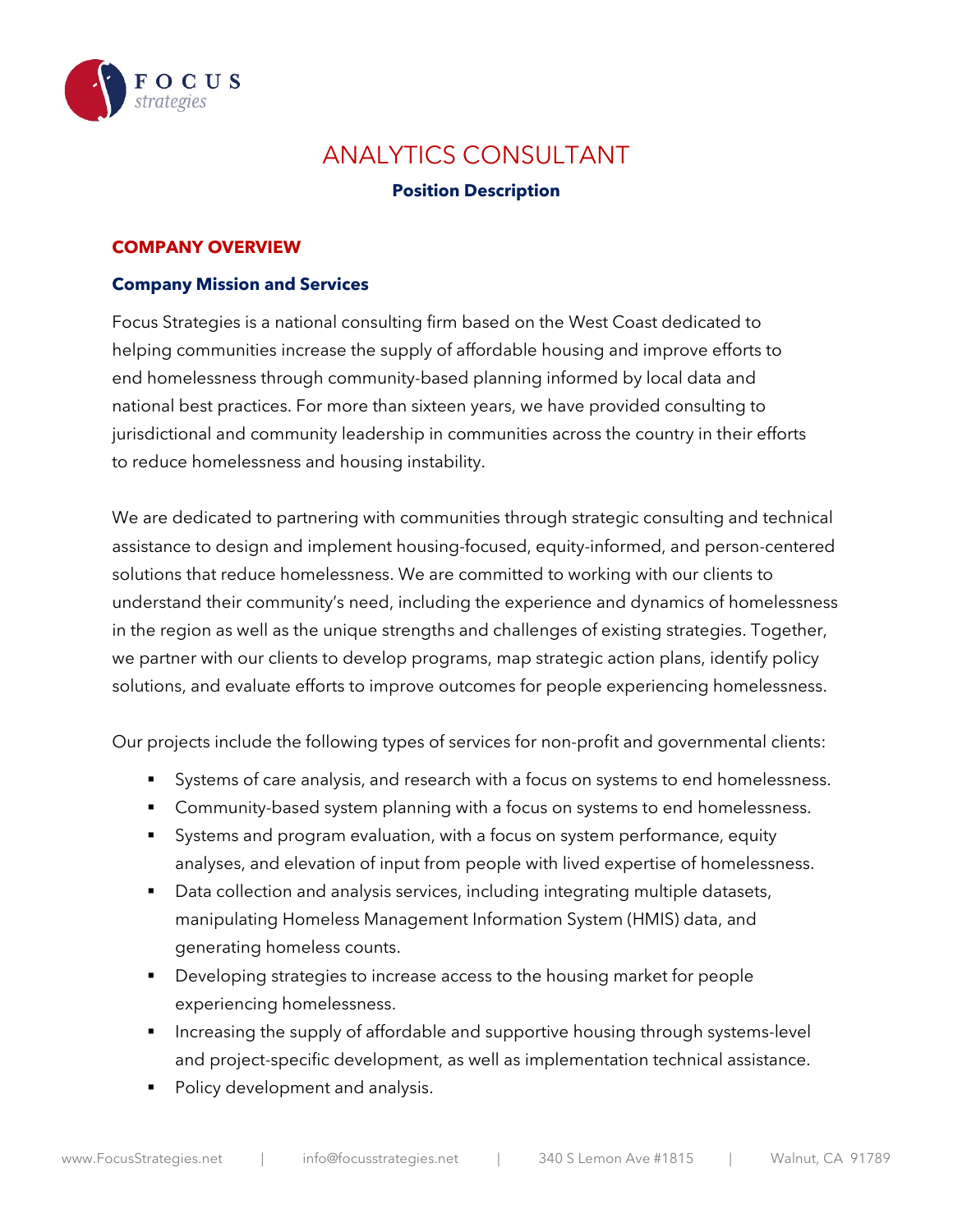#### **POSITION SUMMARY**

| Position:            | <b>Analytics Consultant</b>                                                 |
|----------------------|-----------------------------------------------------------------------------|
| Location:            | (Remote) West Coast, United States, located in Pacific Time Zone            |
|                      | preferred                                                                   |
| Reports to           | Senior Analytics Consultant                                                 |
| Status:              | Full-time, 40 hours/week, Exempt                                            |
| Compensation:        | \$85,000-\$110,000 depending on relevant experience and skills              |
| Time off & benefits: | Paid time off (vacation, sick time, and 10 holidays), 401(k) with 4% salary |
|                      | match and profit sharing, generous benefits (health, dental, and vision),   |
|                      | flexible spending plans, short and long-term disability insurance, and      |
|                      | \$50 per month reimbursement for phone, internet, and office supplies.      |
| Pre-Requisites:      | As a condition of hire, Focus Strategies requires proof of having           |
|                      | received a Covid-19 vaccine. Focus Strategies complies with all             |
|                      | applicable laws and makes reasonable accommodations for applicants          |
|                      | in need of an exemption due to a medical reason or because of a             |
|                      | sincerely held religious belief.                                            |
| Start Date:          | Open until filled.                                                          |
| Contact Info:        | Nina Prudhomme, Administrative Manager, <i>info@focusstrategies.net</i>     |

## **ANALYTICS CONSULTANT RESPONSIBILITIES AND REQUIREMENTS**

#### **Position Overview**

The Analytics Consultant will help Focus Strategies achieve our mission by providing highlevel analyses for our client communities, including quantitative, qualitative, and mixed methods projects using an equity lens and a systems approach. The Analytics Consultant will support the analytics team through producing high quality analyses and project management. Duties will include conducting key research and analyses related to homeless systems and programs, identifying key questions for analysis, methodologies to approach the analysis, and interpretation of findings. Project management responsibilities include leading assigned project staff, working closely with internal and external stakeholders, preparing draft and final deliverables on time and on budget, and continuously striving for excellence.

#### **Position Responsibilities**

- Lead data analysis efforts for communities working to reduce homelessness, using an equity lens and a systems approach.
- Represent clients or client interests in meetings to identify and resolve problems,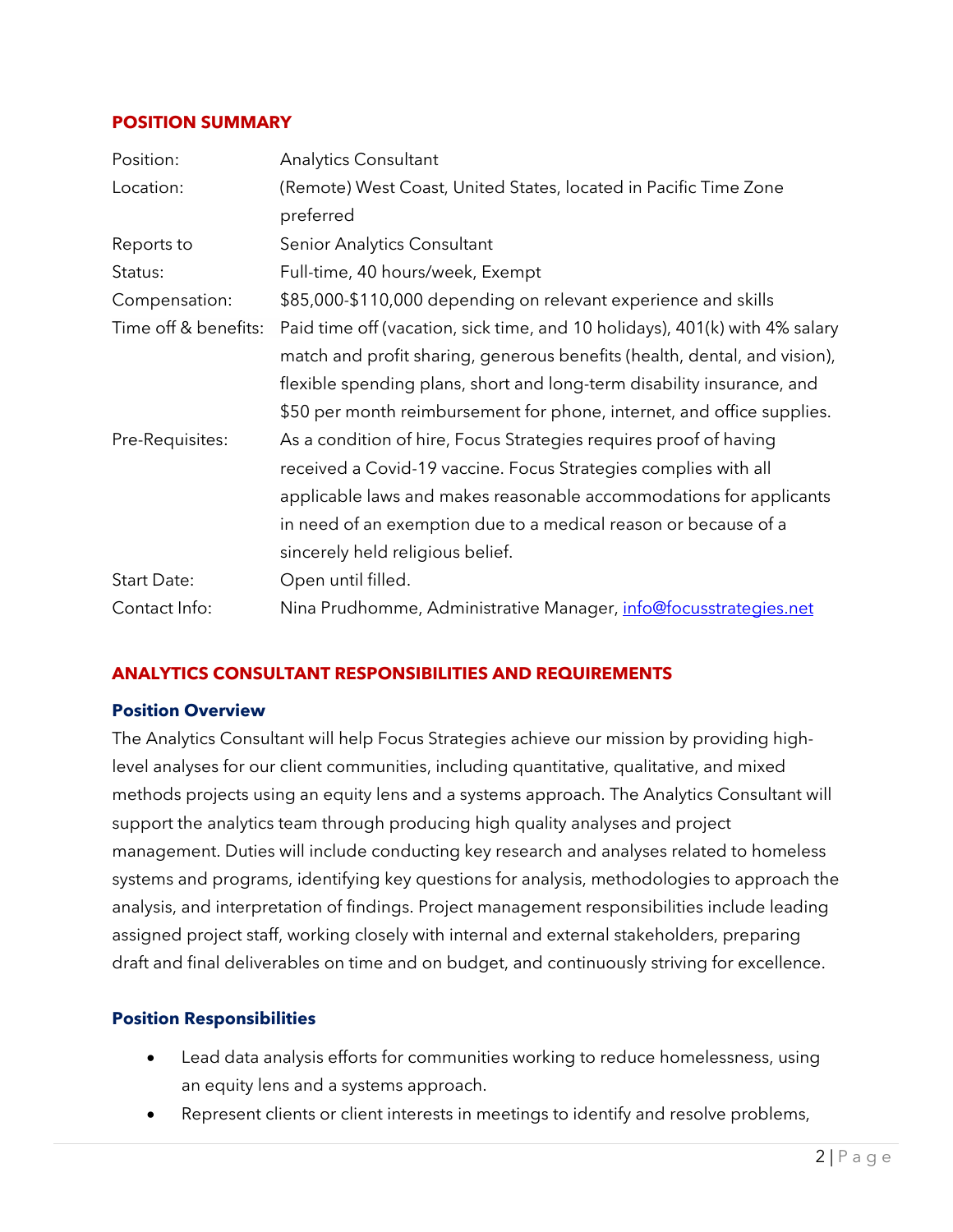including speaking publicly in formal and informal settings.

- Develop project plans, manage projects, work with assigned staff, and work collaboratively to achieve superior results for Focus clients.
- Supervise one or more Analysts, including directing their work and providing an opportunity for continued growth and team effectiveness.
- Support a range of community planning and design activities to develop systems to end or reduce homelessness, including community input processes, data collection and analysis, documentation of existing and proposed system processes and structures.
- Conduct research and analyze data from single systems (e.g. homelessness) and multiple disciplines, including health, mental health, homelessness, and affordable housing.
- Synthesize research findings into recommendations for practice.
- Develop and implement initiatives to analyze the capacity needs of supportive and affordable housing systems within the context of reducing homelessness and addressing racial and other inequities.
- Work closely and collaboratively with supervisor and company leadership to set priorities, independently organize project workflow, conduct project management and analytic tasks, and provide timely updates.
- Work collaboratively with staff at client and partner organizations to collect and accurately interpret information.
- Actively participate in continuous learning, process, and product improvement efforts with the Focus team.

# **Position Requirements**

- A passion for ending homelessness with a commitment to data-informed public policy, including advancing equity for marginalized communities.
- A graduate degree in public policy, psychology, public health, or a related field, including graduate classes in research design and/or statistics (PhD welcome), and at least three years of experience.
- Analytics experience in human services programs, systems, or policy development.
- Demonstrated experience with program evaluation and outcomes measurement, identifying key questions, as well as methodologies and statistical approaches to address them.
- Demonstrated proficiency interpreting quantitative and qualitative data about homelessness, homeless programs and systems, health, or behavioral health.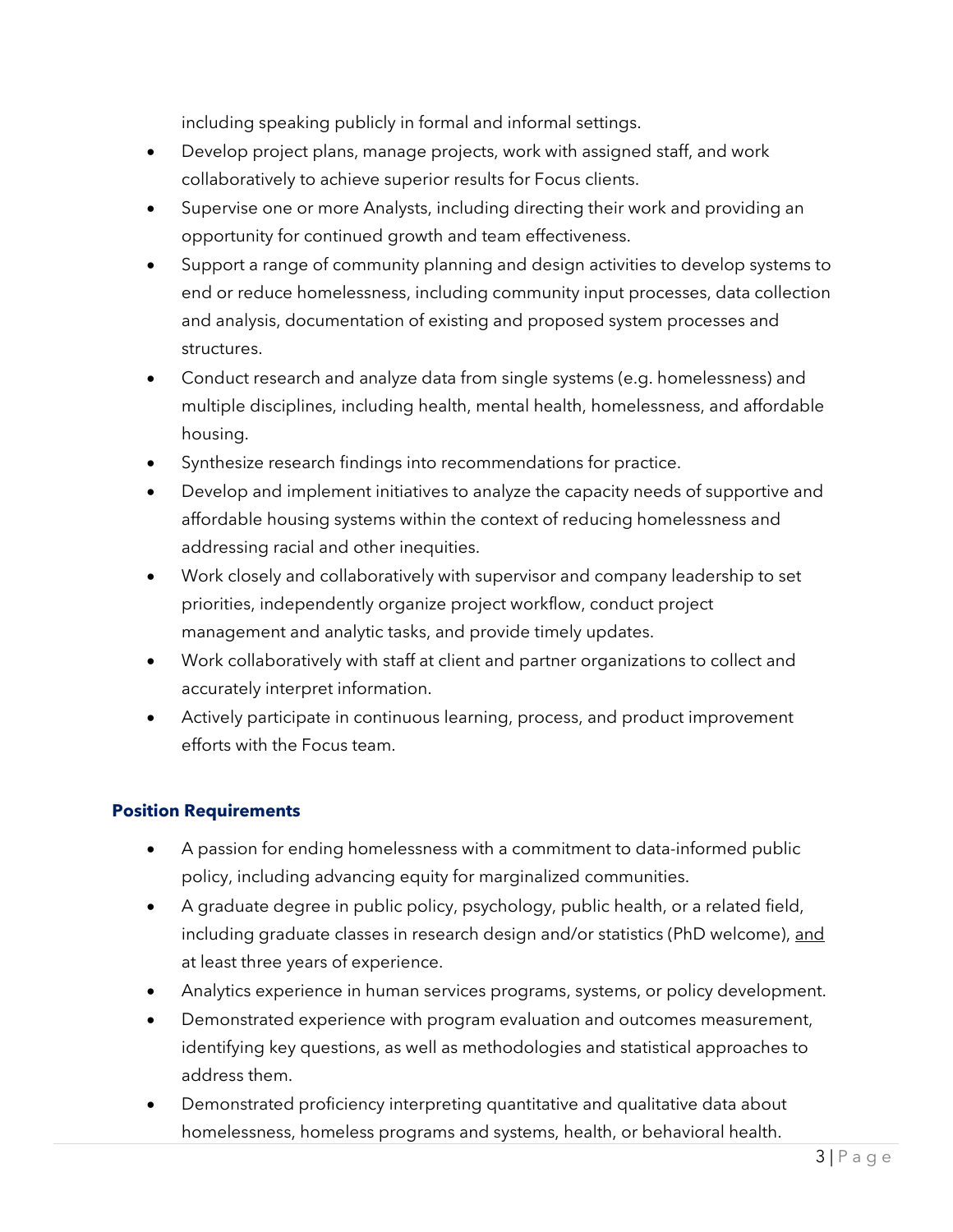- Strong written, verbal, and analytical skills.
- Proficiency with all Microsoft Office Suite products, statistical software (such as R, SPSS, Stata), and data visualization (such as Tableau, Power BI).
- Occasional travel throughout the West Coast and very occasional travel to other areas (once in person travel resumes).
- Experience translating program, community, or systems information into data collection and reporting tools.
- Flexibility must be able to work with shifts in priorities on a daily and weekly basis.
- Willingness to do whatever is needed to support projects and staff in accomplishing work.
- Excellent attention to detail and self-directed.

## **Preferred skills and aptitudes**

Bilingual skills (English and Spanish written and oral fluency preferred).

## **What the Analytics Consultant will Gain from Position**

- Advanced experience with complex policy, technical, and community issues using a Systems Thinking approach within the field of ending and reducing homelessness.
- Ability to develop innovative solutions and analyses to common and emerging problems related to homelessness response systems of care.
- Development of advanced client relational and management skills, including managing moderately complex projects in jurisdictions with many key stakeholders.
- Opportunity to deepen skills in program, systems, and policy analysis using data and information from multiple sources.
- Opportunity to lead the development of complex plans, evaluations, and reports.
- Develop advanced writing and presentation skills.
- Increasing responsibility over time.
- Opportunity to be part of an evolving and growing consultation practice dedicated to public benefit.

# **About Our Workplace**

Focus Strategies is committed to creating an inclusive workplace with a collaborative team dedicated towards our mission of helping communities house people experiencing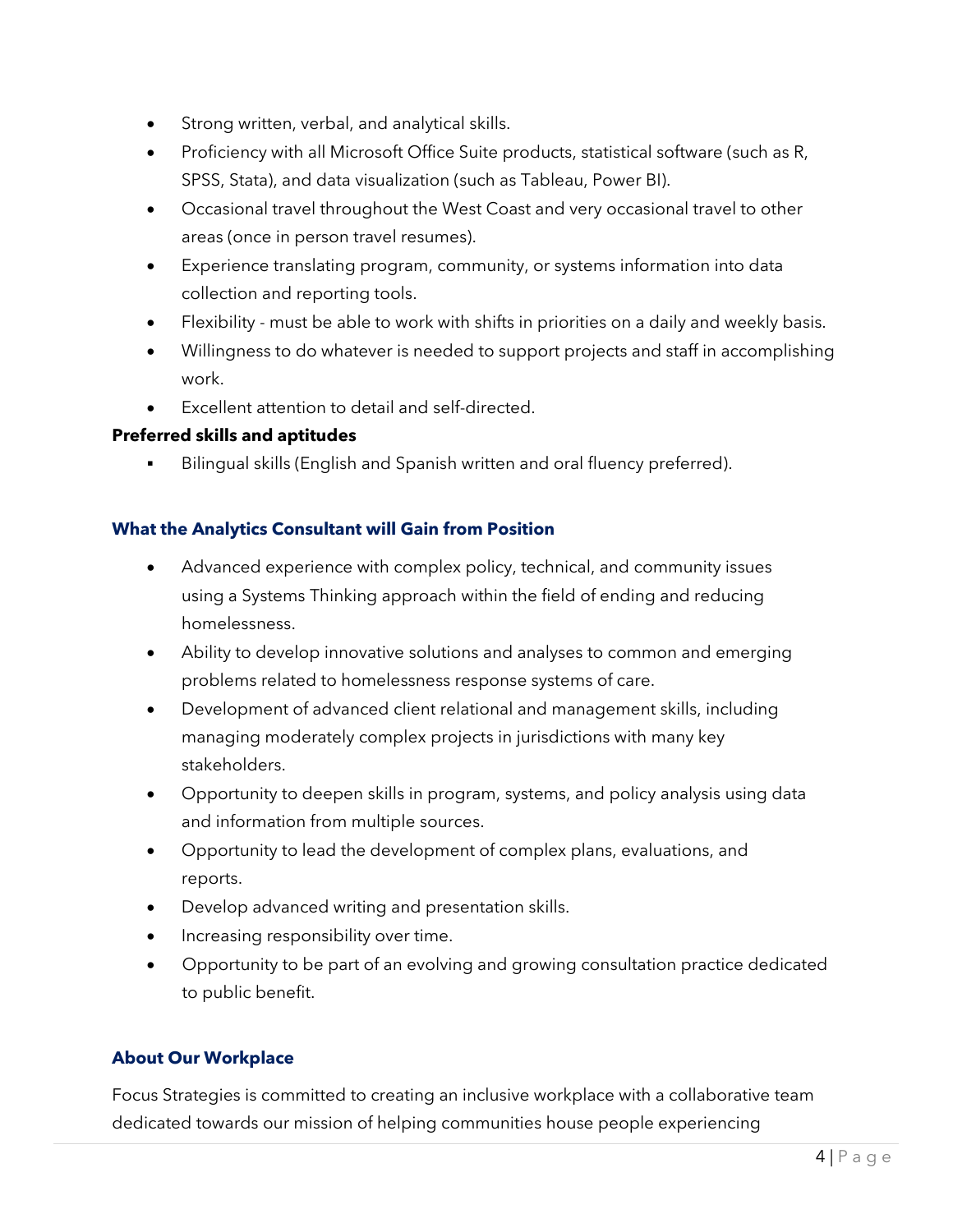homelessness. We are an Equal Opportunity Employer. In alignment with our company values, we strive to attract and maintain a workplace that reflects a broad spectrum of diversity. We strongly encourage employment applications from people who self-identify as coming from historically marginalized populations and communities who have been most impacted by homelessness.

We are currently a 14-person firm that operates fully remote with regular phone and video meetings. Our normal work hours are 8am-5pm Pacific Time. Occasional work outside of normal hours may be required to meet project deadlines. When public health guidance allows for travel, this position requires some travel to internal meetings, client sites, trainings, and/or conferences.

# **Physical Requirements**

- Ability to sit or stand for prolonged periods while working on a computer for 6-8 hours per day.
- Ability to give and receive detailed information through verbal and written communication.
- Ability to use a keyboard, headphones, and operate a computer consistently throughout the day.
- Ability to perform activities such as: preparing and analyzing data and figures; transcribing; viewing a computer terminal; expansive reading.
- Ability to set up and maintain workspace in home environment with minimal paper file management.
- Ability to lift up to 25 pounds, including home office computer set up, rare shipping of equipment for repair, receiving occasional office supply shipments, carrying laptop and files for occasional all-day travel (once travel is resumed).

# **TO APPLY**

Interested Applicants: Please send your resume and brief cover letter as **one PDF** to info@focusstrategies.net. Please include your name and position title in the document's electronic name (e.g., Kendra Scott Analytics Consultant application.pdf). Position open until filled.